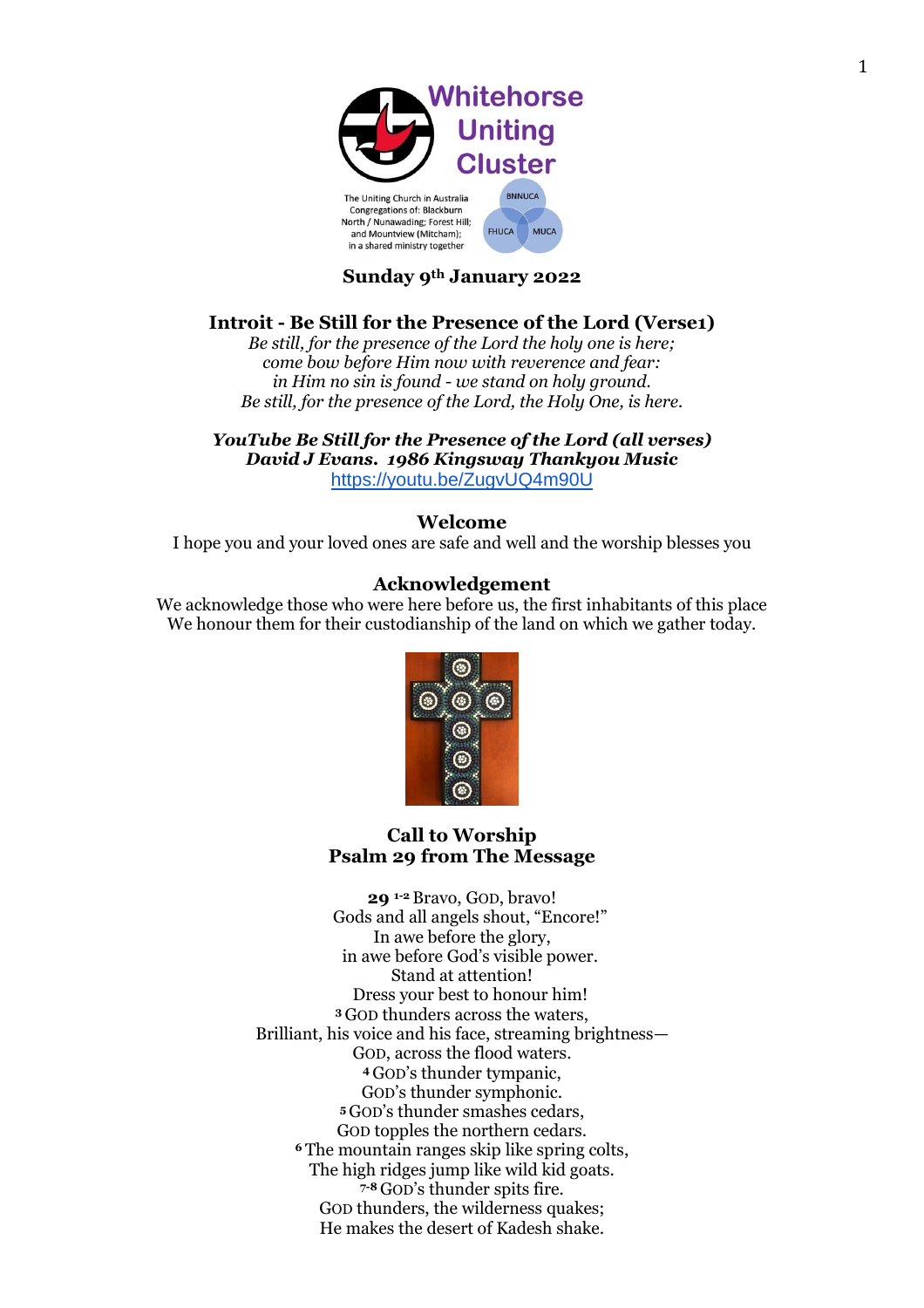**<sup>9</sup>** GOD's thunder sets the oak trees dancing A wild dance, whirling; the pelting rain strips their branches. We fall to our knees—we call out, "Glory!" **<sup>10</sup>** Above the floodwaters is GOD's throne from which his power flows, from which he rules the world. **<sup>11</sup>** GOD makes his people strong. GOD gives his people peace.



#### **Prayers**

Loving God we fear not **for you are with us** Jesus our Lord we fear not **For you are with us**  Holy Spirit we fear not **For you are with us**

**Come Holy Spirit**

As we pray, trust and spend time with God Come upon us As we remember our baptism Come upon us Drive out our fear and pour God's love into our hearts Give us courage for the journey and help us remember we are God's beloved children And if we haven't loved or spent time with you Lord, draw us back into your presence forgive us and transform our hearts so we can be Christ's heart and love in the world **Come Holy Spirit, come upon us today as we pray, In Jesus name we ask this, amen**

**Hymn 418: She sits like a bird YouTube – Enemy of apathy (She sits like a bird) by John Bell**

<https://www.youtube.com/watch?v=5EmkyT6uUZE> Song for Pentecost Sunday with Virtual Choir 2021 Ferryhill Parish Church (Sleepless nights production)

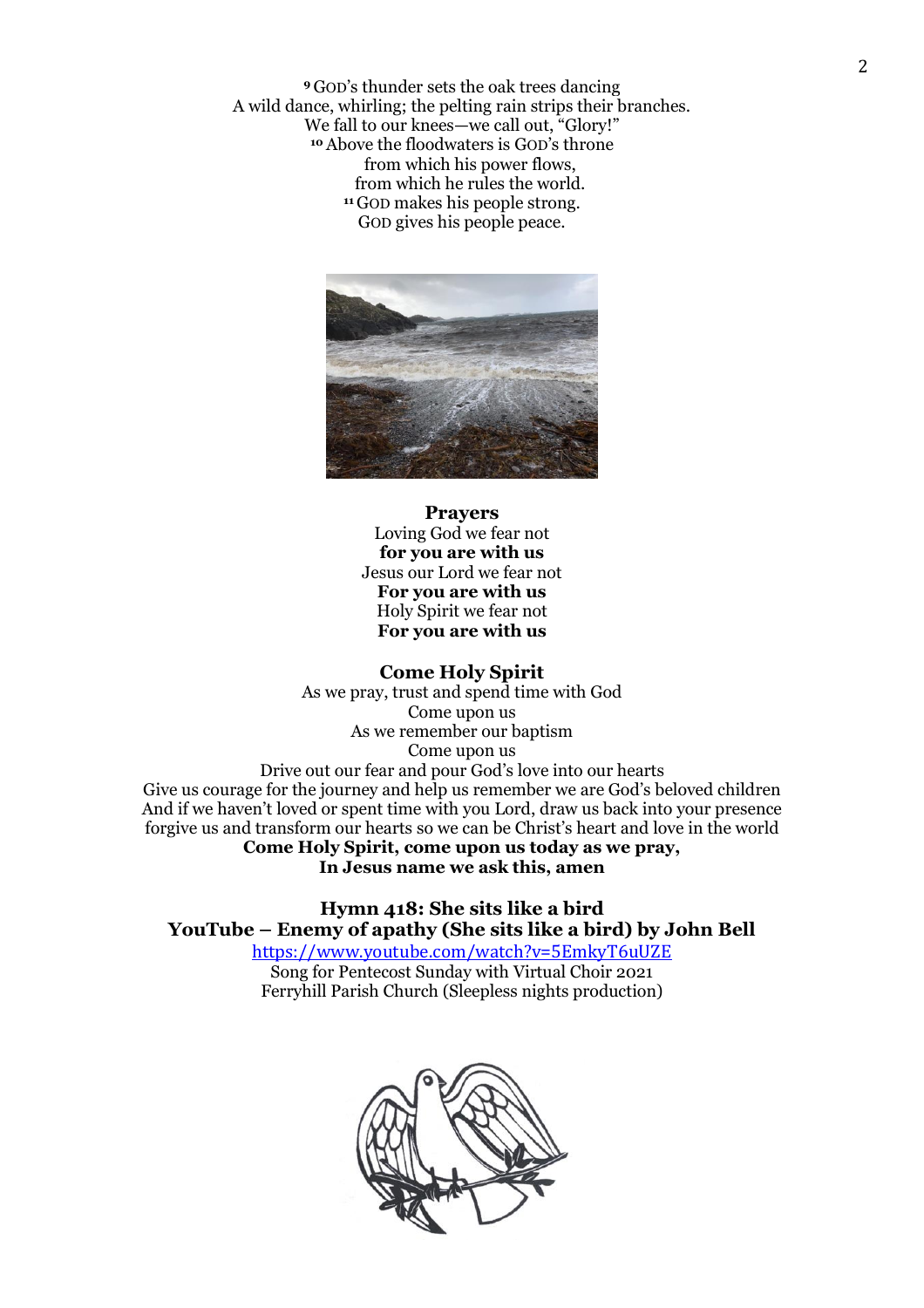### **Scripture – NRSV - Colleen Rowe**

#### **Isaiah 43:1-7**

**43** But now thus says the LORD, he who created you, O Jacob, he who formed you, O Israel: Do not fear, for I have redeemed you; I have called you by name, you are mine. **<sup>2</sup>**When you pass through the waters, I will be with you; and through the rivers, they shall not overwhelm you; when you walk through fire you shall not be burned, and the flame shall not consume you. **<sup>3</sup>** For I am the LORD your God, the Holy One of Israel, your Saviour. I give Egypt as your ransom, Ethiopia[\[a\]](https://www.biblegateway.com/passage/?search=Isaiah+43%3A1-7&version=NRSV#fen-NRSV-18509a) and Seba in exchange for you. **<sup>4</sup>** Because you are precious in my sight, and honoured, and I love you, I give people in return for you, nations in exchange for your life.

**<sup>5</sup>** Do not fear, for I am with you; I will bring your offspring from the east, and from the west I will gather you; **<sup>6</sup>** I will say to the north, "Give them up," and to the south, "Do not withhold; bring my sons from far away and my daughters from the end of the earth — **<sup>7</sup>** everyone who is called by my name, whom I created for my glory, whom I formed and made."



*Thanks to Lorraine and Barney* 

#### **Luke 3:15-22**

**<sup>15</sup>**As the people were filled with expectation, and all were questioning in their hearts concerning John, whether he might be the Messiah,[\[a\]](https://www.biblegateway.com/passage/?search=Luke+3%3A15-22&version=NRSV#fen-NRSV-25033a) **<sup>16</sup>** John answered all of them by saying, "I baptize you with water; but one who is more powerful than I is coming; I am not worthy to untie the thong of his sandals. He will baptize you with[\[b\]](https://www.biblegateway.com/passage/?search=Luke+3%3A15-22&version=NRSV#fen-NRSV-25034b) the Holy Spirit and fire. **<sup>17</sup>** His winnowing fork is in his hand, to clear his threshing floor and to gather the wheat into his granary; but the chaff he will burn with unquenchable fire."**<sup>18</sup>** So, with many other exhortations, he proclaimed the good news to the people. <sup>19</sup> But Herod the ruler, <sup>[\[c\]](https://www.biblegateway.com/passage/?search=Luke+3%3A15-22&version=NRSV#fen-NRSV-25037c)</sup> who had been rebuked by him because of Herodias, his brother's wife, and because of all the evil things that Herod had done, **<sup>20</sup>** added to them all by shutting up John in prison.

**<sup>21</sup>** Now when all the people were baptized, and when Jesus also had been baptized and was praying, the heaven was opened, **<sup>22</sup>** and the Holy Spirit descended upon him in bodily form like a dove. And a voice came from heaven, "You are my Son, the Beloved;<sup>[\[d\]](https://www.biblegateway.com/passage/?search=Luke+3%3A15-22&version=NRSV#fen-NRSV-25040d)</sup> with you I am well pleased."<sup>[d]</sup> ©NRSV National Council of the Churches of Christ in the USA. Used by permission. All rights reserved worldwide.

## **Hymn 491: Father Welcomes all His Children**

<https://www.youtube.com/watch?v=99T4ZOvuDvk>

**Young at Heart – Story**  Guess How much I love you

**Song from Wild Goose by John Bell & Alison Adam 2017** Don't be afraid <https://youtu.be/LXCMv5lF-TM>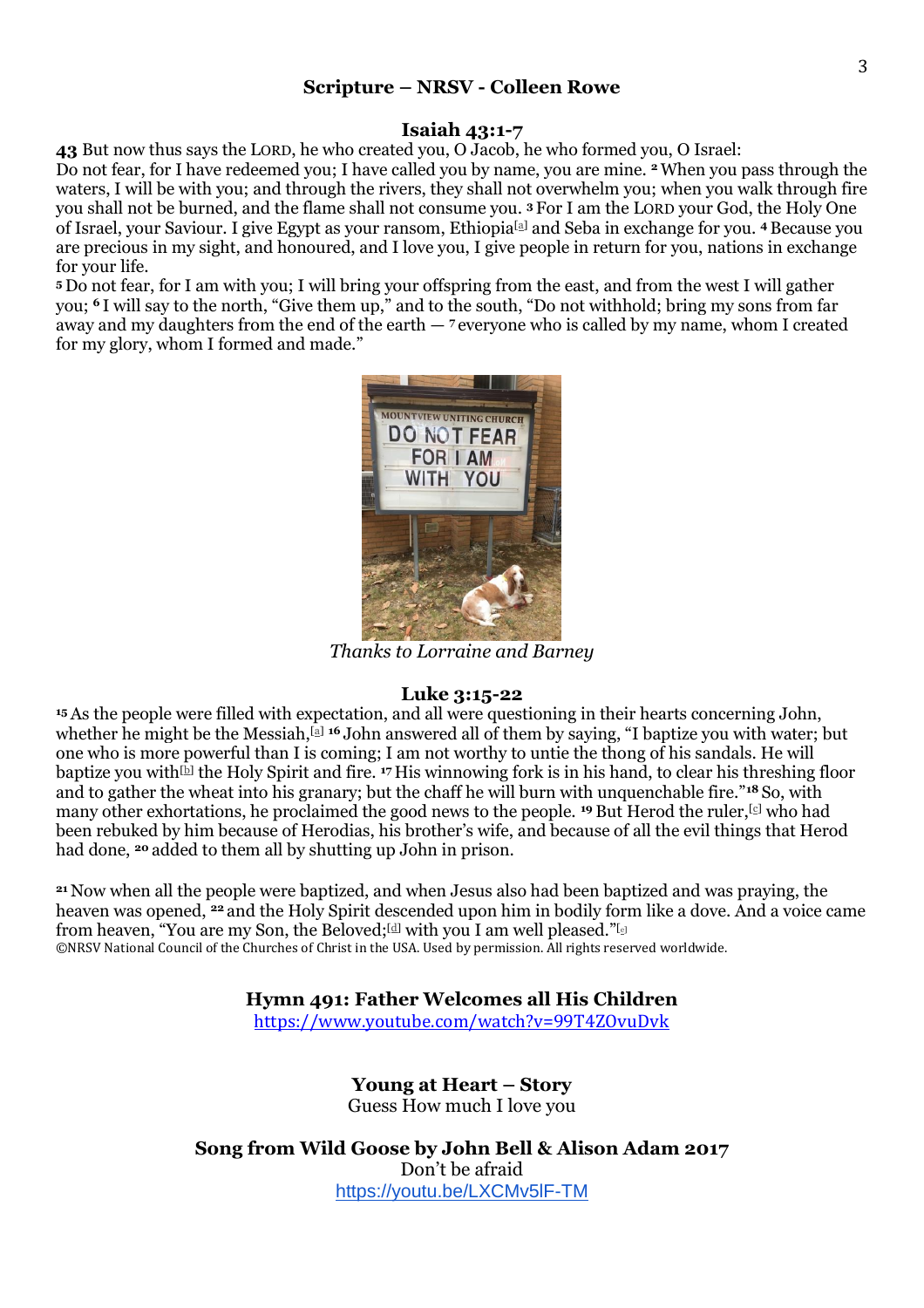### **Sermon – Rev Tina** In the name of the Father, the Son, and the Holy Spirit, amen.



It is said: *Perfect love casts out fear.* (1 John 4:18) Thousands of people came out into the desert, seeking a baptism of repentance from John the Baptist. God fearing people seeking to come closer to God. That holy fear, that's the beginning of wisdom.

At the moment many people are sheltering in their homes, afraid to come out during the pandemic, with so many cases. Despite this, God fearing people seek to worship God, whether live or online worship. They seek to draw closer to God. I wonder what gives people the courage to push through their fears during these times. Is it an awareness of the power of God over all creation, including the current pandemic? God's voice thunders over the waters of chaos bringing order. God's voice tells us to fear not for I am with you. God's voice tells us you are my beloved people. You are loved by me.

Perhaps this is why people throughout the world push through their fears and take risks to embrace their faith. Perhaps it's why they have done this throughout the centuries, through all kinds of challenging times. They know who they are, God loves them and where they belong.

The church is a community which Christians belong to, where they feel loved and accepted and can strive to be more loving like Christ, their exemplar and today's gospel reminds us of our baptism into Christ, into his body, community and way of life.



Today we hear Luke's version of Jesus' baptism. John has been imprisoned and all the people and Jesus have been baptised. John's ministry has been completed.

Jesus is praying. While Jesus is praying, the heavens open. I wonder what this looked like. Did the sky part and a great light come down from heaven or did people see thousands of angels, or the clouds parted and bright light shone through the sky? Artists have tried to capture this moment. Witnesses have spoken of it. Luke investigated it. We are left wondering what it was like.

When the heavens opened God's Spirit came down upon Jesus. Perhaps those who witnessed this were lost for words and that's how we know it's genuine. They couldn't really describe what they saw. They said the Spirit looked like a dove. I wonder what kind of dove. A dove is very small. I can't imagine God's Spirit being as small as a dove. Perhaps the Spirit covered the entire sky and seemed to be in the shape of a dove. When the Spirit came down upon Jesus God's voice was heard, naming Jesus as his Son. Only God could do that. Up to that moment people thought the Messiah, the one prophesied about, was coming and wise men had said Jesus was King of the Jews. In Luke's gospel this is the beginning of Jesus' ministry. From the moment he is named by God: *"You are my Son, the Beloved, with you I am well pleased."*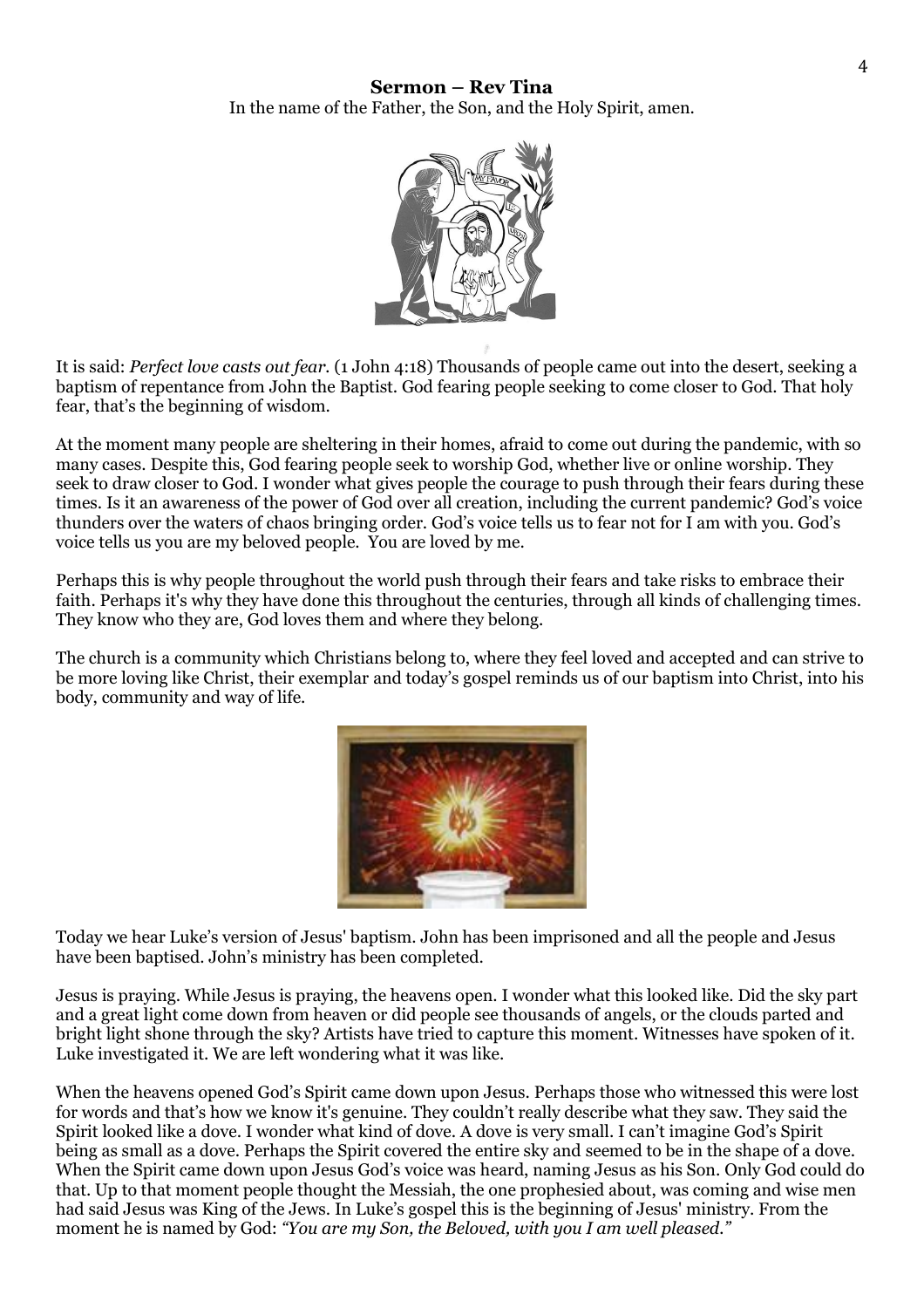Jesus' ministry begins with prayer and with God's affirmation of his identity and love for Jesus. All Christians are called to follow Jesus' example and to pray like Him and wait on the Spirit.

I wonder what it would be like if this happened. All churches united in prayer, every single church, the body of Christ, praying together, where the Spirit comes upon us all, so we know who we are and that we are God's beloved people. Imagine all the world's churches united in prayer, Protestants, Catholics, Orthodox, Pentecostals and Free Churches. Instead of division, unity. I can imagine God would say: It is good. Just like God did when He created the universe, the world, the church at Pentecost, and each one of us. Perhaps our cluster of three churches could unite and pray as one and wait on God to send the Spirit, so we know who we are as one church and that we are all God's beloved.

I remember meeting with adults who I was preparing for baptism and when they were prayerfully sharing, tears came to their eyes due to the Spirit moving within their soul. It was a privilege to witness them coming to know God's love for them.

During these challenging times do not forget who you are in Christ through your baptism. Remember you are God's beloved child. Read Isaiah 43:1-7 whenever you feel afraid. Pray and wait on the Spirit and you will find strength and courage. God is with you and loves you.





**O the deep, deep love of Jesus** (Feat. Fernando Ortega) Audrey Assad 2012 Northern Baptist Association <https://youtu.be/1vUhwyjdk8A>

## **Offering Prayer**

*(about offering up ourselves and giving thanks to God for all we have)* **Lord and giver of every good thing we bring to you our lives and gifts for your kingdom all for transformation through your grace and love made known in Jesus Christ our Savior, amen**

## **Prayers of the People & the Lord's Prayer – Geoffrey Willis**

In our prayers for the World, we remember the difficult political region of the Middle East comprising **Egypt, Israel, Jordan, Lebanon** and **Palestine.** Dear Lord, it is our wish that these lands, which are sacred to the origins of Judaism, Christianity and Islam, may find peaceful ways of co-existing. May their people resist the urge to kill one another. May hatred which feeds and nourishes anger be curbed. May animosity which blinds mercy be put aside. Dear Lord, we especially pray that religions will not cause division, that children will not learn to hate and that the elderly will cease to nurse old grudges. We pray for those who continue to work for peace and reconciliation in the Holy Land. Empower and protect them dear Lord. God of peace, please guide political leaders so that they will courageously bring about justice and reconciliation for the sake of all.

Lord, we remember the great work in South Africa of the late **Archbishop Desmond Tutu**. May someone with the same leadership qualities and passion for justice and reconciliation be active in the Middle East. Dear Lord, may leaders in the world's trouble spots not grow weary and disillusioned in searching for peaceful solutions. Our God, whom we share with Judaism and Islam, is a God of peace, hope, love and joy.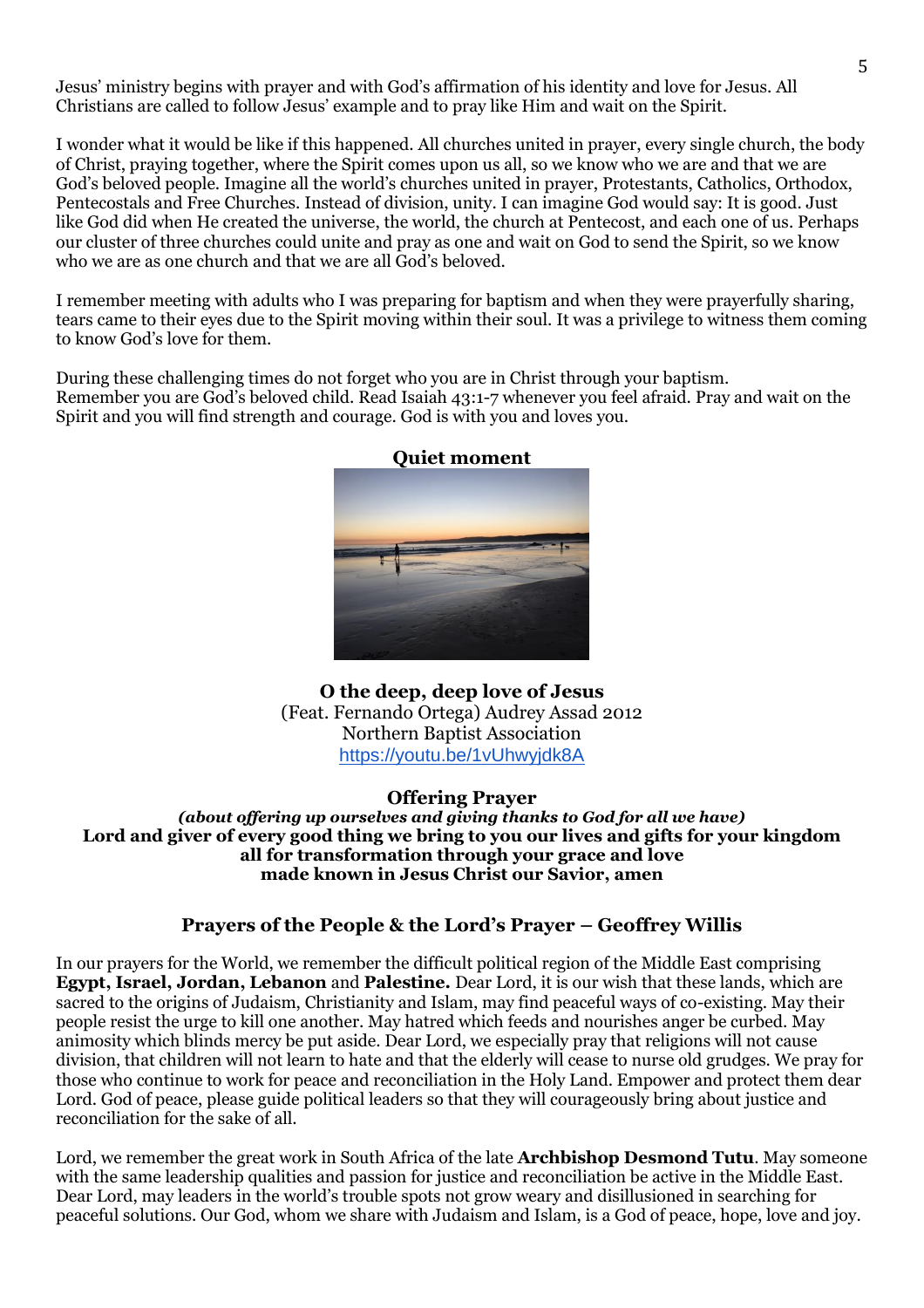Let us share in this prayer by Christian, Jewish and Muslim clergy: *Eternal God, Creator of the universe, there is no God but you. Great and wonderful are your works, wondrous are your ways. Thank you for the many splendored variety of your creation. Thank you for the many ways we affirm your presence and purpose, Thank you for the freedom to do so. Forgive our violation of your creation. Forgive our violence toward each other. We stand in awe and gratitude at your persistent love for each and all of your children: Christian, Jew, Muslim, as well as those with other faiths. Grant to all our leaders attributes of the strong; mutual respect in word and deed, restraint in the exercise of power, and the will for peace with justice, for all. Eternal God, creator of the universe, there is no God but you. Amen. (Excerpted from Current Dialogue 24/93, p.36 as quoted on the World Council of Churches website.)*

Closer to home, we pray for the ministry of leaders and people of the **Nunawading and Waverley Lutheran Church.** This is one united congregation with two worship centers, one in Rooks Road Mitcham, the other in Glen Waverley. They operate with one governing board and all joint activities and committees. We pray for their Pastor Wayne Muschamp and those who share in leadership with him. We pray for their many activities including their weekly English Conversation classes.

Within our Presbytery, we pray for the **Surrey Hills** congregation and their minister the Rev Rob Gotch. This congregation includes the former members of St James' Wattle Park, and they continue to explore a relationship with Kingswood College, the Uniting Church school in Box Hill South. Dear Lord, please bless the various fellowship groups as they plan to resume in a COVID safe way in the new year.

We also pray for the **University of Melbourne's Chaplaincy**. Chaplains are available for each of the major faiths under the coordination of Uniting Church minister, the Rev Carlynne Nunn. We pray, Lord, that chaplains will be able to meet the needs of students and staff of the University and particularly those international students who are far from home.

Finally, Lord we pray for ourselves. May we be encouraged by the Holy Spirit in our relationships with one another and in our outreach to our community. We pray for our **Whitehorse Uniting Cluster**. May we discover new ways of working together and of encouraging each other in the faith.

Let us join together as we say the prayer which Jesus taught us:

*Our Father in heaven, hallowed be your name, your kingdom come, your will be done, on earth as in heaven. Give us today our daily bread. Forgive us our sins as we forgive those who sin against us. Save us from the time of trial and deliver us from evil. For the kingdom, the power, and the glory are yours now and forever. Amen.*



#### **Candle Prayers**

**Classical Music - Geoffrey Willis**  Try to listen to your favourite music and be comforted